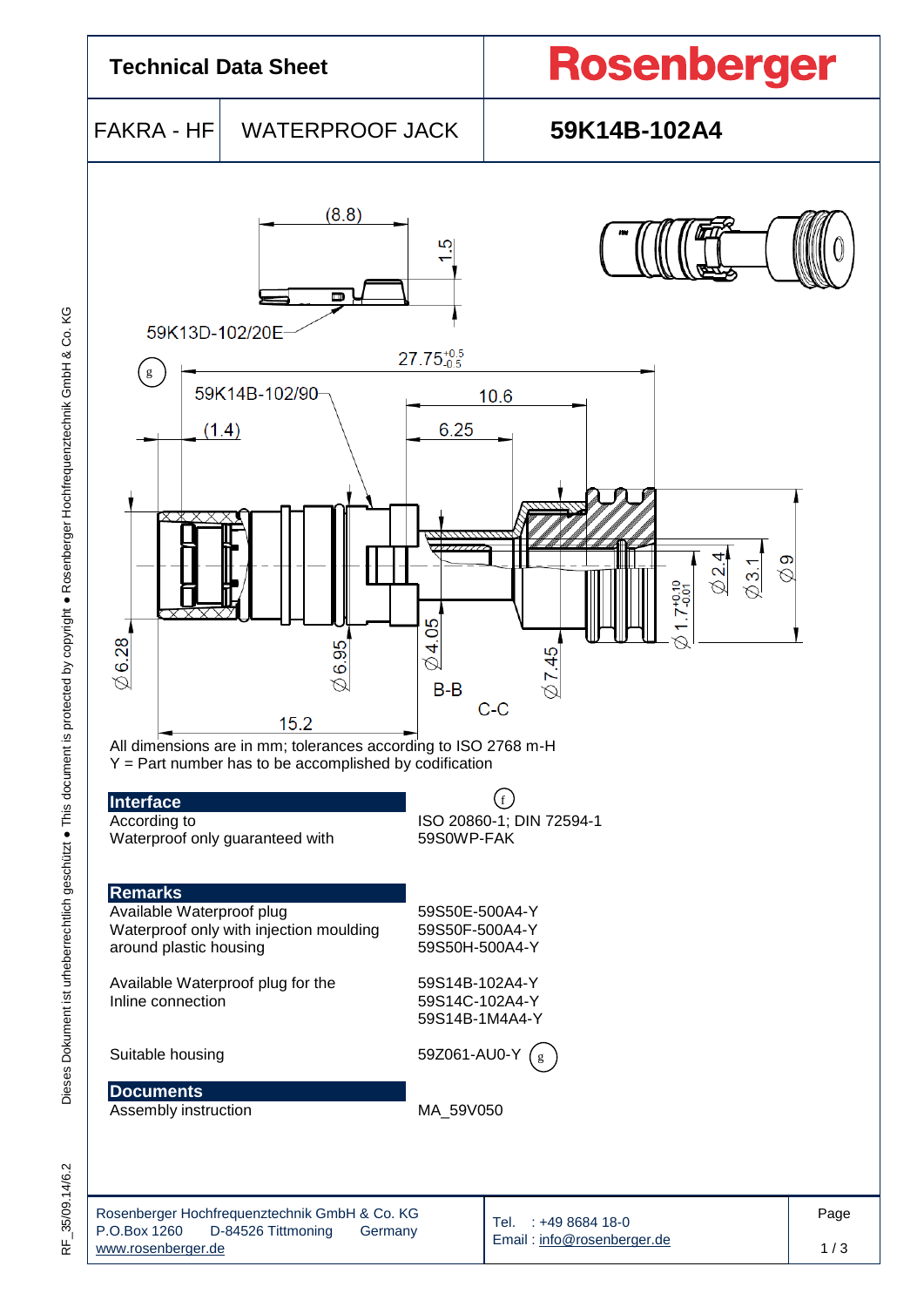| <b>Technical Data Sheet</b>                                                                                                                                                                                                                                    |                                                       |                                                                                                                                                                                                                                                                                                       |  | <b>Rosenberger</b>                                                                                                          |      |  |  |
|----------------------------------------------------------------------------------------------------------------------------------------------------------------------------------------------------------------------------------------------------------------|-------------------------------------------------------|-------------------------------------------------------------------------------------------------------------------------------------------------------------------------------------------------------------------------------------------------------------------------------------------------------|--|-----------------------------------------------------------------------------------------------------------------------------|------|--|--|
| $FAKRA - HF$                                                                                                                                                                                                                                                   | <b>WATERPROOF JACK</b>                                |                                                                                                                                                                                                                                                                                                       |  | 59K14B-102A4                                                                                                                |      |  |  |
| <b>Material and plating</b><br><b>Connector parts</b><br>Center contact<br>Outer contact<br>Contact spring<br><b>Dielectric</b><br>Crimping ferrule<br>Sealing ring<br>Cable gasket<br>Plastic sleeve                                                          | ( f )                                                 | <b>Material</b><br>Spring bronze<br><b>Brass</b><br>Stainless steel<br>PA 12-GB30<br><b>Brass</b><br>Silicone<br>Silicone<br><b>PA12</b>                                                                                                                                                              |  | <b>Plating</b><br>Gold, min. 0.8 µm, over nickel<br>Nickel, 3-6 µm<br>N/A<br>Nickel, 2.5-5 µm<br>Red<br>Red<br><b>Black</b> |      |  |  |
| <b>Electrical data</b><br>Impedance<br>Frequency<br><b>Return loss</b><br>Insertion loss<br>Insulation resistance<br>Center contact resistance<br>Outer contact resistance<br>Test voltage<br>Working voltage<br>Power current<br>RF-leakage                   |                                                       | $50 \Omega$<br>DC to 6 GHz<br>$\geq$ 30 dB, DC to 1 GHz<br>$\geq$ 26 dB, DC to 3 GHz<br>$\geq$ 20 dB, DC to 6 GHz<br>$\leq$ 0.1 x $\sqrt{f(GHz)}$ dB<br>$\geq 1x10^3$ M $\Omega$<br>$\leq$ 5 m $\Omega$<br>$\leq$ 5 m $\Omega$<br>750 V rms<br>335 V rms<br>$\leq$ 1 A DC<br>$\geq 65$ dB up to 1 GHz |  |                                                                                                                             |      |  |  |
| <b>Mechanical data</b><br>Mating cycles<br>Engagement force<br>Disengagement force                                                                                                                                                                             | Limitations are possible due to the used cable type - | 5<br>$\geq$<br>25 N<br>$\leq$<br>2N<br>$\geq$                                                                                                                                                                                                                                                         |  |                                                                                                                             |      |  |  |
| <b>Environmental data</b><br>Temperature range<br>Thermal shock<br>Temperature and humidity<br>Vibration and mechanical shock<br>Dry heat<br>Water resistant<br>Waterproof engine compartment connector LV 214 Test group B,C<br><b>RoHS</b><br>$\mathfrak{f}$ |                                                       | -40 $^{\circ}$ C to +130 $^{\circ}$ C<br>DIN 72594-2 clause 8.2<br>DIN 72594-2 clause 8.3<br>DIN 72594-2 clause 8.1<br>(f)<br>DIN 72594-2 clause 8.4<br>DIN 40050 IPX6K/IPX9K<br>compliant                                                                                                            |  |                                                                                                                             |      |  |  |
|                                                                                                                                                                                                                                                                | Rosenberger Hochfrequenztechnik GmbH & Co. KG         |                                                                                                                                                                                                                                                                                                       |  | 1400004400                                                                                                                  | Page |  |  |

RF\_35/09.14/6.2

Tel. : +49 8684 18-0 Email [: info@rosenberger.de](mailto:info@rosenberger.de)

2 / 3